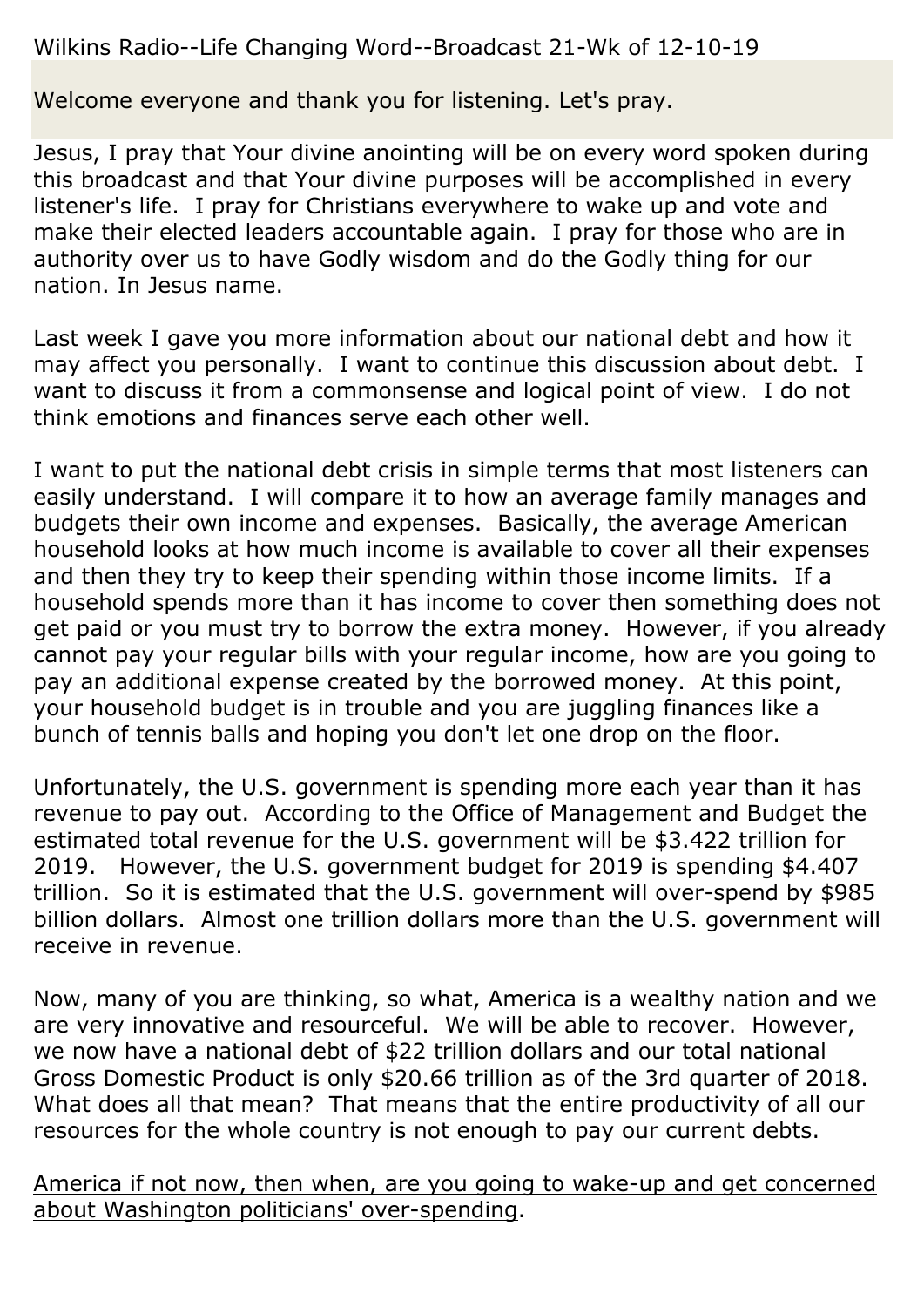So now some of you may be willing to admit our nation has a DEBT CRISIS, but you are asking; how can we deal with the over-whelming debt and get it paid off.

There are two very basic ways. The same way you would handle a debt crisis in your own household. One way is to cut back on spending. A second way is to increase your income. So how do we accomplish these two methods on a national level. We will first look at how Congress tries to cut spending.

Sequestration is one way. This term means to cut-off funds that Congress has already approved and prevent those funds from being spent. In 2011 Congress adopted the Budget Control Act because the politicians could not agree on a plan to reduce the federal deficit. Congress hoped that this would force the bipartisan supercommittee to agree on a plan to cut spending. However, the supercommittee failed and so the Budget Control Act and spending cuts was set in motion.

This Act requires spending to be cut by 10 percent until 2021. The cuts will be made up of one half from the mandatory budget items and one half from the discretionary budget items.

Mandatory budget items are created by Acts of Congress and only Congress can change them. For example, Social Security. Discretionary budget items are funds approved by Congress each year and provides money for the other government agencies. For example, the U.S. military.

Secondly, the U.S. Treasury is authorized to deny access to funds that exceed the Act's spending caps. The spending cap system was to guarantee that spending cuts would be enforced.

But this Budget Control Act only reduces spending by about \$1 trillion dollars over a 10 year period. Hardly a drop in the bucket, when we have a \$22 trillion debt.

In addition, the Congress could adopt the recommendations in the Simpson-Bowles Report. This report made six sensible and practical suggestions.

For example, close \$1 trillion in tax loop holes; boosting revenue to 21% of GDP and limit government spending at 21 percent of GDP are just two of them.

These recommendations could have worked, but the Washington politicians did not have the political WILL to adopt them. Greedy Washington would rather spend our children's future instead of making tough political decisions that might cost them an election in the short run, but make our nation and children more secure in the future. It is time to make our voices heard. The voices of average, hard-working, tax-paying Americans need to be heard in Washington.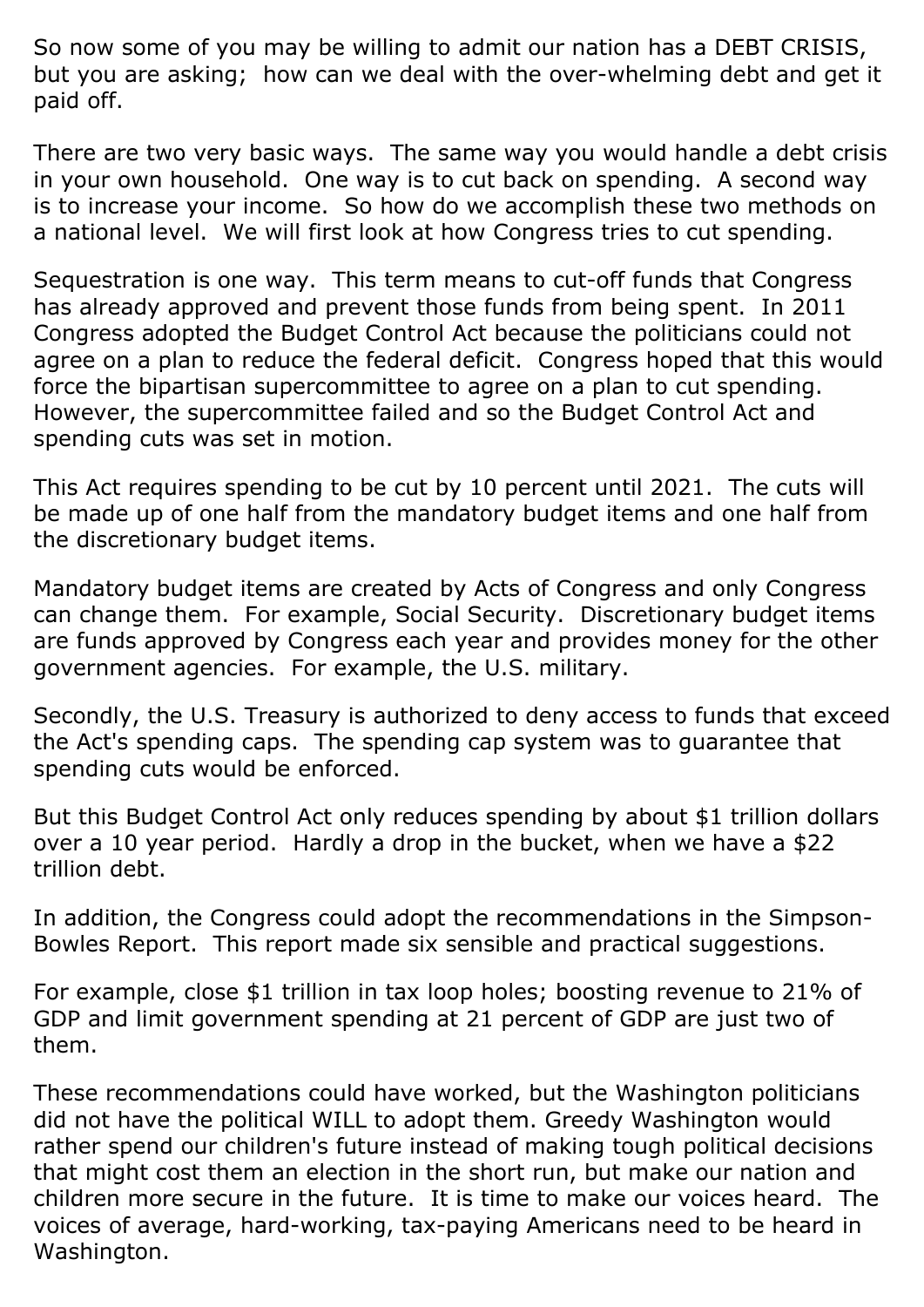Do you even know who your Congress person is? Do you know who your state's senators are? Well, I am giving you three homework assignments.

First, most of you know how to look up information on the internet, so I am giving you the web address to locate your U.S. Congress person and your two U.S. senators. This information will be available on my web site also, if you can't write it down. I want you to look up your representatives in Washington and I want you to watch how they vote on important issues and if you don't like their voting record, I want you to go to the voting booth and say loud and clear "You're Fired".

Look up your congress person at www.house.gov/representatives

Look up your senators at www.senate.gov/senators

Second, I am giving you the phone numbers to contact your Congress person and your senators.

**Call** the congressional offices through the switchboard.

You can reach US Congressmen by calling 202-225-3121, and

US senators by calling 202-224-3121.

Ask the operator to connect you to the office of the name of the Congressman or Senators that represents your district and state.

This information will also be available on my web site under the heading Inspiration.

Last, I want you to go register to vote and then VOTE in every election. Yes local elections, state elections, primaries, and federal. Know the issues and go express your preference at the voting booth. It is time for average people to take back their power and let politicians know who is in control. This is supposed to be a government, for the people, and by the people. So People, go vote. If you don't vote, you have absolutely no grounds to complain. You deserve whatever crumbs the politicians give you and you deserve whatever mistreatment they dish out.

So, I have discussed one approach to reducing the national debt, but now let's look at the second approach. That method would be to raise taxes and with the extra revenue collected we could pay down the debt.

Sounds logical, but do we trust politicians to take more of our money and actually pay down the debt or will they just increase spending. I believe that the best start to better money management begins by limiting my spending.

There are also other problems with raising taxes. If taxes reach a tax rate of greater than 50 percent it curbs growth which could actually create less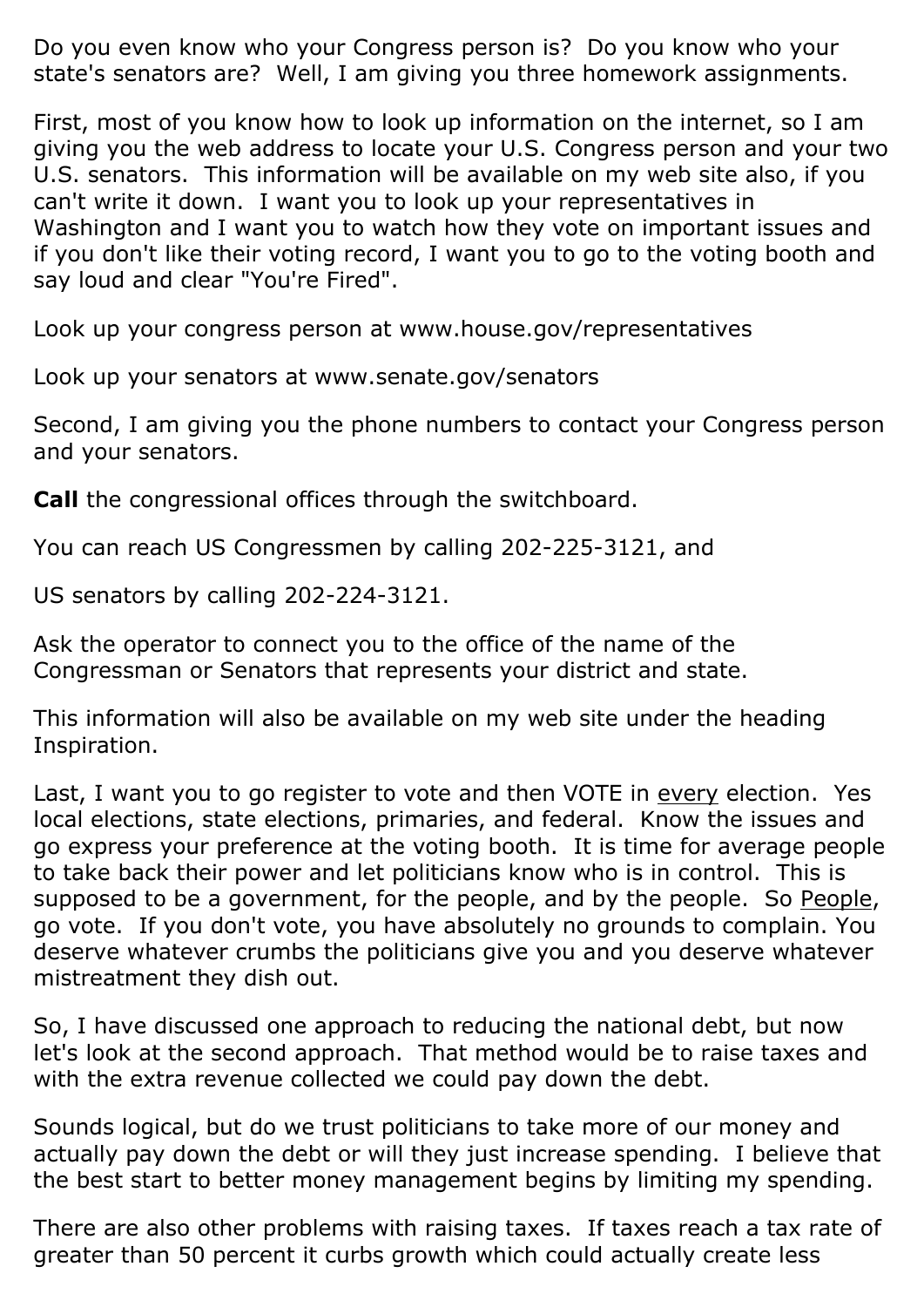revenue than generated before. The more money we give the government, the more power we give the politicians over our lives. I want to limit government intervention into my personal life and their influence over my family's decisions.

However, there is a third option. This option would require Congress to take the revenue currently being generated and transfer funds to areas of the economy that would create more jobs or re-train workers to do more skilled jobs or create incentives for our young people to pursue higher education.

This approach would be our government INVESTING in our futures and not GIVING away so-called Free benefits that offer no return to anybody.

It is like the story of a volunteer that goes to a third-world country and gives fish to a village so they can eat for a day or teaching the village the skills necessary to fish for themselves and catch the food that they will need to eat for years to come.

Having a vigorous, productive, and skilled workforce causes the economy to expand, generates a higher GDP, creates more innovation, and a makes a better standard of living for most people. Consequently, it results in more revenue to tax at lower rates and pay down our national debt.

Finally, the politicians only reflect the attitudes of the people. The bottom line is that Americans must decide to accept spending cuts or shifts in spending to more productive areas of the economy. Next, we must know what the political candidates positions are on the issues and if they have been in office, we must know their voting record. If they have betrayed our trust, then we must go to the voting booth and send a message loud and clear, "You're Fired".

Here are some Bible verses about debt.

# **[1 Timothy 6:6-8](https://www.biblegateway.com/passage/?search=1+Timothy+6%3A6-8&version=ESV)**

Now there is great gain in godliness with contentment, for we brought nothing into the world, and we cannot take anything out of the world. But if we have food and clothing, with these we will be content.

### **[Proverbs 22:7](https://www.biblegateway.com/passage/?search=Proverbs+22%3A7&version=ESV)**

The rich rules over the poor, and the borrower is the slave of the lender.

### **[Proverbs 22:26-27](https://www.biblegateway.com/passage/?search=Proverbs+22%3A26-27&version=ESV)**

Be not one of those who give pledges, who put up security for debts. If you have nothing with which to pay, why should your bed be taken from under you?